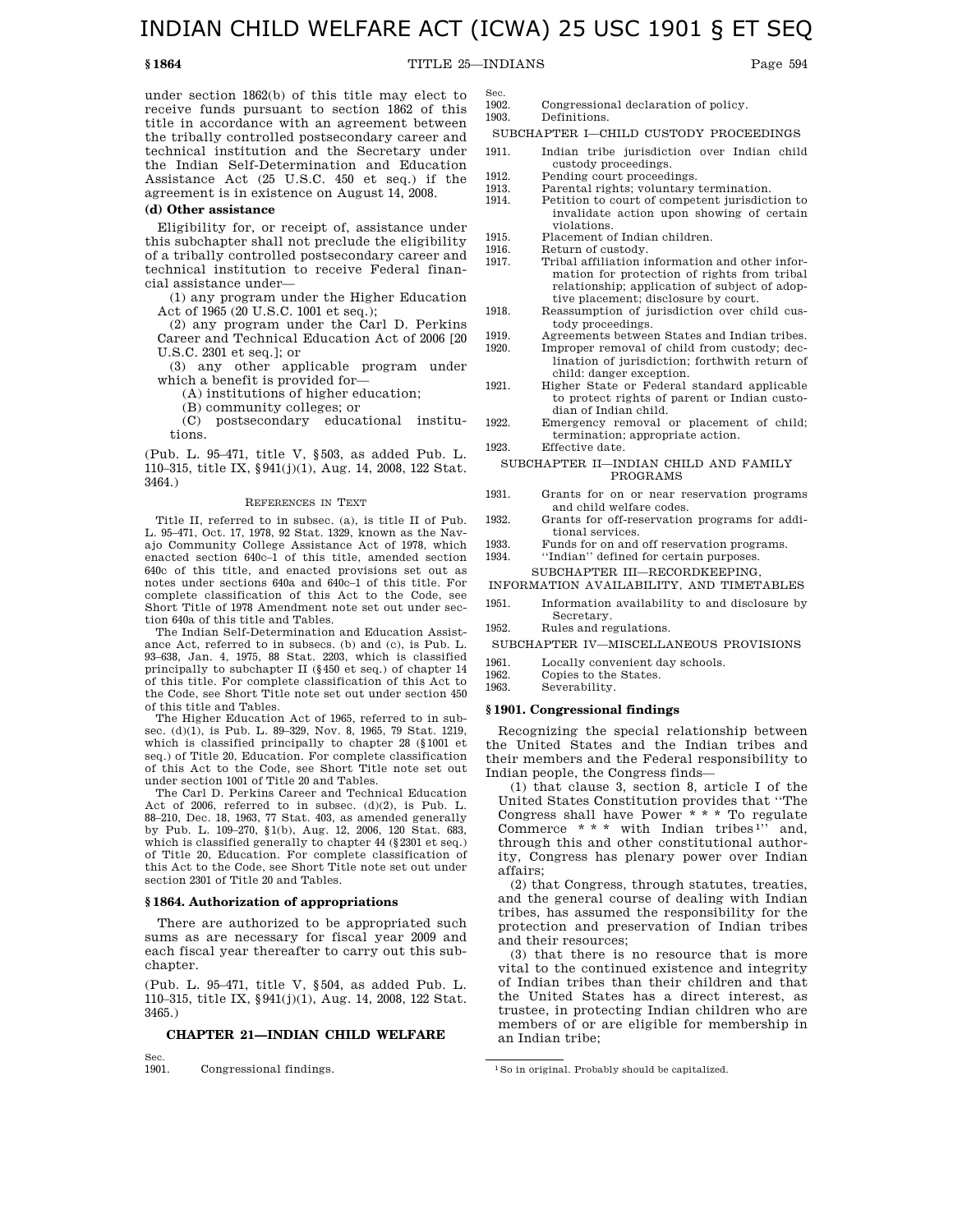Page 595 TITLE 25—INDIANS **§ 1903** 

(4) that an alarmingly high percentage of Indian families are broken up by the removal, often unwarranted, of their children from them by nontribal public and private agencies and that an alarmingly high percentage of such children are placed in non-Indian foster and adoptive homes and institutions; and

(5) that the States, exercising their recognized jurisdiction over Indian child custody proceedings through administrative and judicial bodies, have often failed to recognize the essential tribal relations of Indian people and the cultural and social standards prevailing in Indian communities and families.

(Pub. L. 95–608, §2, Nov. 8, 1978, 92 Stat. 3069.)

#### SHORT TITLE

Section 1 of Pub. L. 95–608 provided: ''That this Act [enacting this chapter] may be cited as the 'Indian Child Welfare Act of 1978'.''

#### **§ 1902. Congressional declaration of policy**

The Congress hereby declares that it is the policy of this Nation to protect the best interests of Indian children and to promote the stability and security of Indian tribes and families by the establishment of minimum Federal standards for the removal of Indian children from their families and the placement of such children in foster or adoptive homes which will reflect the unique values of Indian culture, and by providing for assistance to Indian tribes in the operation of child and family service programs.

(Pub. L. 95–608, § 3, Nov. 8, 1978, 92 Stat. 3069.)

# **§ 1903. Definitions**

For the purposes of this chapter, except as may be specifically provided otherwise, the term—

(1) ''child custody proceeding'' shall mean and include—

(i) ''foster care placement'' which shall mean any action removing an Indian child from its parent or Indian custodian for temporary placement in a foster home or institution or the home of a guardian or conservator where the parent or Indian custodian cannot have the child returned upon demand, but where parental rights have not been terminated;

(ii) ''termination of parental rights'' which shall mean any action resulting in the termination of the parent-child relationship;

(iii) ''preadoptive placement'' which shall mean the temporary placement of an Indian child in a foster home or institution after the termination of parental rights, but prior to or in lieu of adoptive placement; and

(iv) ''adoptive placement'' which shall mean the permanent placement of an Indian child for adoption, including any action resulting in a final decree of adoption.

Such term or terms shall not include a placement based upon an act which, if committed by an adult, would be deemed a crime or upon an award, in a divorce proceeding, of custody to one of the parents.

(2) ''extended family member'' shall be as defined by the law or custom of the Indian child's tribe or, in the absence of such law or custom, shall be a person who has reached the age of eighteen and who is the Indian child's grandparent, aunt or uncle, brother or sister, brother-in-law or sister-in-law, niece or nephew, first or second cousin, or stepparent;

(3) ''Indian'' means any person who is a member of an Indian tribe, or who is an Alaska Native and a member of a Regional Corporation as defined in 1606 of title 43;

(4) ''Indian child'' means any unmarried person who is under age eighteen and is either (a) a member of an Indian tribe or (b) is eligible for membership in an Indian tribe and is the biological child of a member of an Indian tribe;

(5) ''Indian child's tribe'' means (a) the Indian tribe in which an Indian child is a member or eligible for membership or (b), in the case of an Indian child who is a member of or eligible for membership in more than one tribe, the Indian tribe with which the Indian child has the more significant contacts;

(6) ''Indian custodian'' means any Indian person who has legal custody of an Indian child under tribal law or custom or under State law or to whom temporary physical care, custody, and control has been transferred by the parent of such child;

(7) ''Indian organization'' means any group, association, partnership, corporation, or other legal entity owned or controlled by Indians, or a majority of whose members are Indians;

(8) ''Indian tribe'' means any Indian tribe, band, nation, or other organized group or community of Indians recognized as eligible for the services provided to Indians by the Secretary because of their status as Indians, including any Alaska Native village as defined in section 1602(c) of title 43;

(9) ''parent'' means any biological parent or parents of an Indian child or any Indian person who has lawfully adopted an Indian child, including adoptions under tribal law or custom. It does not include the unwed father where paternity has not been acknowledged or established;

(10) ''reservation'' means Indian country as defined in section 1151 of title 18 and any lands, not covered under such section, title to which is either held by the United States in trust for the benefit of any Indian tribe or individual or held by any Indian tribe or individual subject to a restriction by the United States against alienation;

(11) ''Secretary'' means the Secretary of the Interior; and

(12) ''tribal court'' means a court with jurisdiction over child custody proceedings and which is either a Court of Indian Offenses, a court established and operated under the code or custom of an Indian tribe, or any other administrative body of a tribe which is vested with authority over child custody proceedings.

(Pub. L. 95–608, §4, Nov. 8, 1978, 92 Stat. 3069.)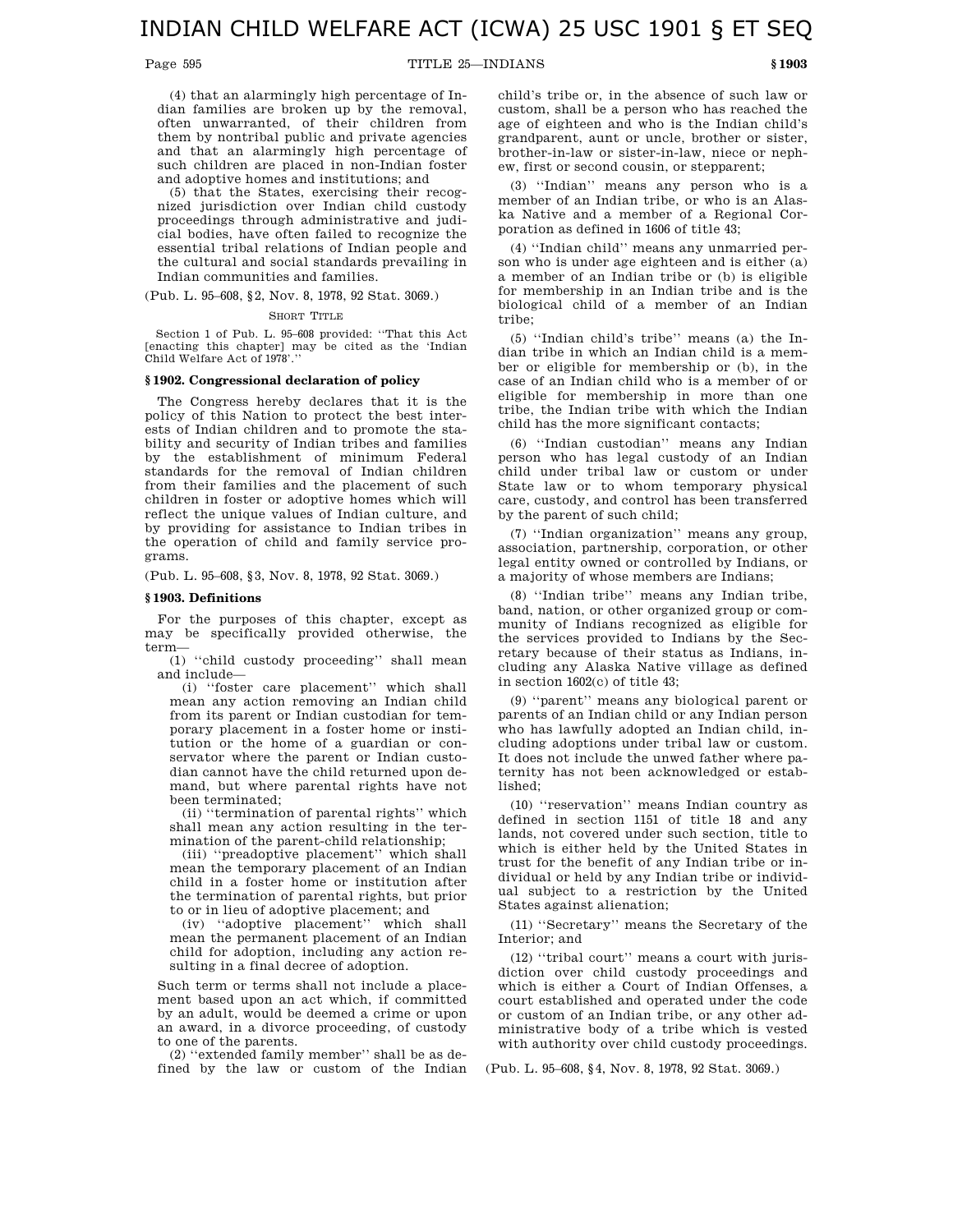**§ 1911** TITLE 25—INDIANS Page 596

# SUBCHAPTER I—CHILD CUSTODY **PROCEEDINGS**

#### **§ 1911. Indian tribe jurisdiction over Indian child custody proceedings**

# **(a) Exclusive jurisdiction**

An Indian tribe shall have jurisdiction exclusive as to any State over any child custody proceeding involving an Indian child who resides or is domiciled within the reservation of such tribe, except where such jurisdiction is otherwise vested in the State by existing Federal law. Where an Indian child is a ward of a tribal court, the Indian tribe shall retain exclusive jurisdiction, notwithstanding the residence or domicile of the child.

# **(b) Transfer of proceedings; declination by tribal court**

In any State court proceeding for the foster care placement of, or termination of parental rights to, an Indian child not domiciled or residing within the reservation of the Indian child's tribe, the court, in the absence of good cause to the contrary, shall transfer such proceeding to the jurisdiction of the tribe, absent objection by either parent, upon the petition of either parent or the Indian custodian or the Indian child's tribe: *Provided*, That such transfer shall be subject to declination by the tribal court of such tribe.

# **(c) State court proceedings; intervention**

In any State court proceeding for the foster care placement of, or termination of parental rights to, an Indian child, the Indian custodian of the child and the Indian child's tribe shall have a right to intervene at any point in the proceeding.

# **(d) Full faith and credit to public acts, records, and judicial proceedings of Indian tribes**

The United States, every State, every territory or possession of the United States, and every Indian tribe shall give full faith and credit to the public acts, records, and judicial proceedings of any Indian tribe applicable to Indian child custody proceedings to the same extent that such entities give full faith and credit to the public acts, records, and judicial proceedings of any other entity.

(Pub. L. 95–608, title I, §101, Nov. 8, 1978, 92 Stat. 3071.)

# **§ 1912. Pending court proceedings**

### **(a) Notice; time for commencement of proceedings; additional time for preparation**

In any involuntary proceeding in a State court, where the court knows or has reason to know that an Indian child is involved, the party seeking the foster care placement of, or termination of parental rights to, an Indian child shall notify the parent or Indian custodian and the Indian child's tribe, by registered mail with return receipt requested, of the pending proceedings and of their right of intervention. If the identity or location of the parent or Indian custodian and the tribe cannot be determined, such notice shall be given to the Secretary in like manner, who shall have fifteen days after receipt to provide the requisite notice to the parent or Indian custodian and the tribe. No foster care placement or termination of parental rights proceeding shall be held until at least ten days after receipt of notice by the parent or Indian custodian and the tribe or the Secretary: *Provided*, That the parent or Indian custodian or the tribe shall, upon request, be granted up to twenty additional days to prepare for such proceeding.

# **(b) Appointment of counsel**

In any case in which the court determines indigency, the parent or Indian custodian shall have the right to court-appointed counsel in any removal, placement, or termination proceeding. The court may, in its discretion, appoint counsel for the child upon a finding that such appointment is in the best interest of the child. Where State law makes no provision for appointment of counsel in such proceedings, the court shall promptly notify the Secretary upon appointment of counsel, and the Secretary, upon certification of the presiding judge, shall pay reasonable fees and expenses out of funds which may be appropriated pursuant to section 13 of this title.

#### **(c) Examination of reports or other documents**

Each party to a foster care placement or termination of parental rights proceeding under State law involving an Indian child shall have the right to examine all reports or other documents filed with the court upon which any decision with respect to such action may be based.

# **(d) Remedial services and rehabilitative programs; preventive measures**

Any party seeking to effect a foster care placement of, or termination of parental rights to, an Indian child under State law shall satisfy the court that active efforts have been made to provide remedial services and rehabilitative programs designed to prevent the breakup of the Indian family and that these efforts have proved unsuccessful.

### **(e) Foster care placement orders; evidence; determination of damage to child**

No foster care placement may be ordered in such proceeding in the absence of a determination, supported by clear and convincing evidence, including testimony of qualified expert witnesses, that the continued custody of the child by the parent or Indian custodian is likely to result in serious emotional or physical damage to the child.

# **(f) Parental rights termination orders; evidence; determination of damage to child**

No termination of parental rights may be ordered in such proceeding in the absence of a determination, supported by evidence beyond a reasonable doubt, including testimony of qualified expert witnesses, that the continued custody of the child by the parent or Indian custodian is likely to result in serious emotional or physical damage to the child.

(Pub. L. 95–608, title I, §102, Nov. 8, 1978, 92 Stat. 3071.)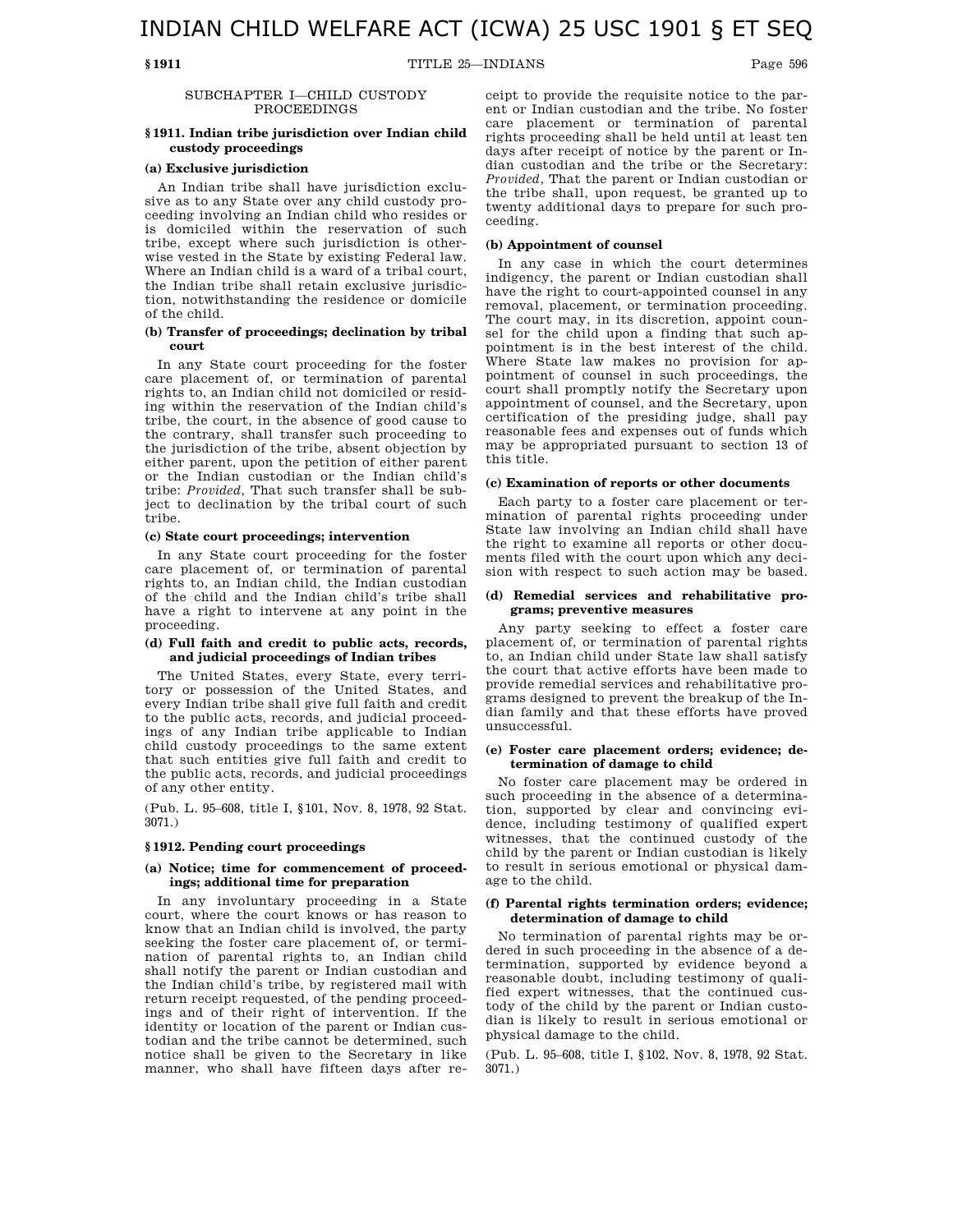Page 597 **Figure 10.1 SET 25** TITLE 25—INDIANS **§ 1915** 

# **§ 1913. Parental rights; voluntary termination**

# **(a) Consent; record; certification matters; invalid consents**

Where any parent or Indian custodian voluntarily consents to a foster care placement or to termination of parental rights, such consent shall not be valid unless executed in writing and recorded before a judge of a court of competent jurisdiction and accompanied by the presiding judge's certificate that the terms and consequences of the consent were fully explained in detail and were fully understood by the parent or Indian custodian. The court shall also certify that either the parent or Indian custodian fully understood the explanation in English or that it was interpreted into a language that the parent or Indian custodian understood. Any consent given prior to, or within ten days after, birth of the Indian child shall not be valid.

# **(b) Foster care placement; withdrawal of consent**

Any parent or Indian custodian may withdraw consent to a foster care placement under State law at any time and, upon such withdrawal, the child shall be returned to the parent or Indian custodian.

# **(c) Voluntary termination of parental rights or adoptive placement; withdrawal of consent; return of custody**

In any voluntary proceeding for termination of parental rights to, or adoptive placement of, an Indian child, the consent of the parent may be withdrawn for any reason at any time prior to the entry of a final decree of termination or adoption, as the case may be, and the child shall be returned to the parent.

# **(d) Collateral attack; vacation of decree and return of custody; limitations**

After the entry of a final decree of adoption of an Indian child in any State court, the parent may withdraw consent thereto upon the grounds that consent was obtained through fraud or duress and may petition the court to vacate such decree. Upon a finding that such consent was obtained through fraud or duress, the court shall vacate such decree and return the child to the parent. No adoption which has been effective for at least two years may be invalidated under the provisions of this subsection unless otherwise permitted under State law.

(Pub. L. 95–608, title I, §103, Nov. 8, 1978, 92 Stat. 3072.)

# **§ 1914. Petition to court of competent jurisdiction to invalidate action upon showing of certain violations**

Any Indian child who is the subject of any action for foster care placement or termination of parental rights under State law, any parent or Indian custodian from whose custody such child was removed, and the Indian child's tribe may petition any court of competent jurisdiction to invalidate such action upon a showing that such action violated any provision of sections 1911, 1912, and 1913 of this title.

(Pub. L. 95–608, title I, §104, Nov. 8, 1978, 92 Stat. 3072.)

# **§ 1915. Placement of Indian children**

#### **(a) Adoptive placements; preferences**

In any adoptive placement of an Indian child under State law, a preference shall be given, in the absence of good cause to the contrary, to a placement with (1) a member of the child's extended family; (2) other members of the Indian child's tribe; or (3) other Indian families.

# **(b) Foster care or preadoptive placements; criteria; preferences**

Any child accepted for foster care or preadoptive placement shall be placed in the least restrictive setting which most approximates a family and in which his special needs, if any, may be met. The child shall also be placed within reasonable proximity to his or her home, taking into account any special needs of the child. In any foster care or preadoptive placement, a preference shall be given, in the absence of good cause to the contrary, to a placement with—

(i) a member of the Indian child's extended family;

(ii) a foster home licensed, approved, or specified by the Indian child's tribe;

(iii) an Indian foster home licensed or approved by an authorized non-Indian licensing authority; or

(iv) an institution for children approved by an Indian tribe or operated by an Indian organization which has a program suitable to meet the Indian child's needs.

# **(c) Tribal resolution for different order of preference; personal preference considered; anonymity in application of preferences**

In the case of a placement under subsection (a) or (b) of this section, if the Indian child's tribe shall establish a different order of preference by resolution, the agency or court effecting the placement shall follow such order so long as the placement is the least restrictive setting appropriate to the particular needs of the child, as provided in subsection (b) of this section. Where appropriate, the preference of the Indian child or parent shall be considered: *Provided*, That where a consenting parent evidences a desire for anonymity, the court or agency shall give weight to such desire in applying the preferences.

#### **(d) Social and cultural standards applicable**

The standards to be applied in meeting the preference requirements of this section shall be the prevailing social and cultural standards of the Indian community in which the parent or extended family resides or with which the parent or extended family members maintain social and cultural ties.

### **(e) Record of placement; availability**

A record of each such placement, under State law, of an Indian child shall be maintained by the State in which the placement was made, evidencing the efforts to comply with the order of preference specified in this section. Such record shall be made available at any time upon the request of the Secretary or the Indian child's tribe.

(Pub. L. 95–608, title I, §105, Nov. 8, 1978, 92 Stat. 3073.)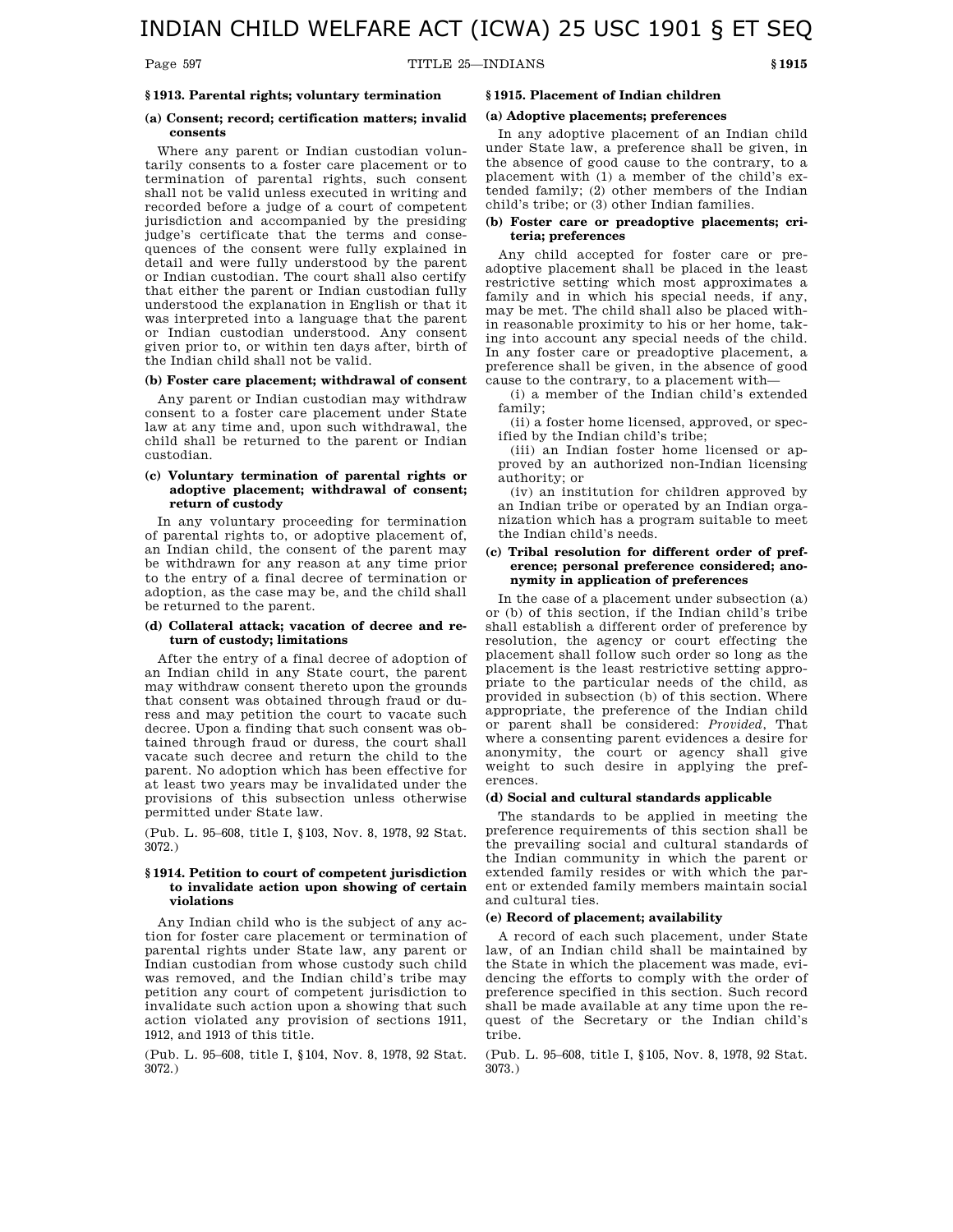**§ 1916** TITLE 25—INDIANS Page 598

# **§ 1916. Return of custody**

#### **(a) Petition; best interests of child**

Notwithstanding State law to the contrary, whenever a final decree of adoption of an Indian child has been vacated or set aside or the adoptive parents voluntarily consent to the termination of their parental rights to the child, a biological parent or prior Indian custodian may petition for return of custody and the court shall grant such petition unless there is a showing, in a proceeding subject to the provisions of section 1912 of this title, that such return of custody is not in the best interests of the child.

# **(b) Removal from foster care home; placement procedure**

Whenever an Indian child is removed from a foster care home or institution for the purpose of further foster care, preadoptive, or adoptive placement, such placement shall be in accordance with the provisions of this chapter, except in the case where an Indian child is being returned to the parent or Indian custodian from whose custody the child was originally removed.

(Pub. L. 95–608, title I, §106, Nov. 8, 1978, 92 Stat. 3073.)

# **§ 1917. Tribal affiliation information and other information for protection of rights from tribal relationship; application of subject of adoptive placement; disclosure by court**

Upon application by an Indian individual who has reached the age of eighteen and who was the subject of an adoptive placement, the court which entered the final decree shall inform such individual of the tribal affiliation, if any, of the individual's biological parents and provide such other information as may be necessary to protect any rights flowing from the individual's tribal relationship.

(Pub. L. 95–608, title I, §107, Nov. 8, 1978, 92 Stat. 3073.)

# **§ 1918. Reassumption of jurisdiction over child custody proceedings**

**(a) Petition; suitable plan; approval by Secretary**

Any Indian tribe which became subject to State jurisdiction pursuant to the provisions of the Act of August 15, 1953 (67 Stat. 588), as amended by title IV of the Act of April 11, 1968 (82 Stat. 73, 78), or pursuant to any other Federal law, may reassume jurisdiction over child custody proceedings. Before any Indian tribe may reassume jurisdiction over Indian child custody proceedings, such tribe shall present to the Secretary for approval a petition to reassume such jurisdiction which includes a suitable plan to exercise such jurisdiction.

# **(b) Criteria applicable to consideration by Secretary; partial retrocession**

(1) In considering the petition and feasibility of the plan of a tribe under subsection (a) of this section, the Secretary may consider, among other things:

(i) whether or not the tribe maintains a membership roll or alternative provision for clearly identifying the persons who will be affected by the reassumption of jurisdiction by the tribe;

(ii) the size of the reservation or former reservation area which will be affected by retrocession and reassumption of jurisdiction by the tribe;

(iii) the population base of the tribe, or distribution of the population in homogeneous communities or geographic areas; and

(iv) the feasibility of the plan in cases of multitribal occupation of a single reservation or geographic area.

(2) In those cases where the Secretary determines that the jurisdictional provisions of section 1911(a) of this title are not feasible, he is authorized to accept partial retrocession which will enable tribes to exercise referral jurisdiction as provided in section 1911(b) of this title, or, where appropriate, will allow them to exercise exclusive jurisdiction as provided in section 1911(a) of this title over limited community or geographic areas without regard for the reservation status of the area affected.

#### **(c) Approval of petition; publication in Federal Register; notice; reassumption period; correction of causes for disapproval**

If the Secretary approves any petition under subsection (a) of this section, the Secretary shall publish notice of such approval in the Federal Register and shall notify the affected State or States of such approval. The Indian tribe concerned shall reassume jurisdiction sixty days after publication in the Federal Register of notice of approval. If the Secretary disapproves any petition under subsection (a) of this section, the Secretary shall provide such technical assistance as may be necessary to enable the tribe to correct any deficiency which the Secretary identified as a cause for disapproval.

#### **(d) Pending actions or proceedings unaffected**

Assumption of jurisdiction under this section shall not affect any action or proceeding over which a court has already assumed jurisdiction, except as may be provided pursuant to any agreement under section 1919 of this title.

(Pub. L. 95–608, title I, §108, Nov. 8, 1978, 92 Stat. 3074.)

#### REFERENCES IN TEXT

Act of August 15, 1953, referred to in subsec. (a), is act Aug. 15, 1953, ch. 505, 67 Stat. 588, as amended, which enacted section 1162 of Title 18, Crimes and Criminal Procedure, section 1360 of Title 28, Judiciary and Judicial Procedure, and provisions set out as notes under section 1360 of Title 28. For complete classification of this Act to the Code, see Tables.

#### **§ 1919. Agreements between States and Indian tribes**

#### **(a) Subject coverage**

States and Indian tribes are authorized to enter into agreements with each other respecting care and custody of Indian children and jurisdiction over child custody proceedings, including agreements which may provide for orderly transfer of jurisdiction on a case-by-case basis and agreements which provide for concurrent jurisdiction between States and Indian tribes.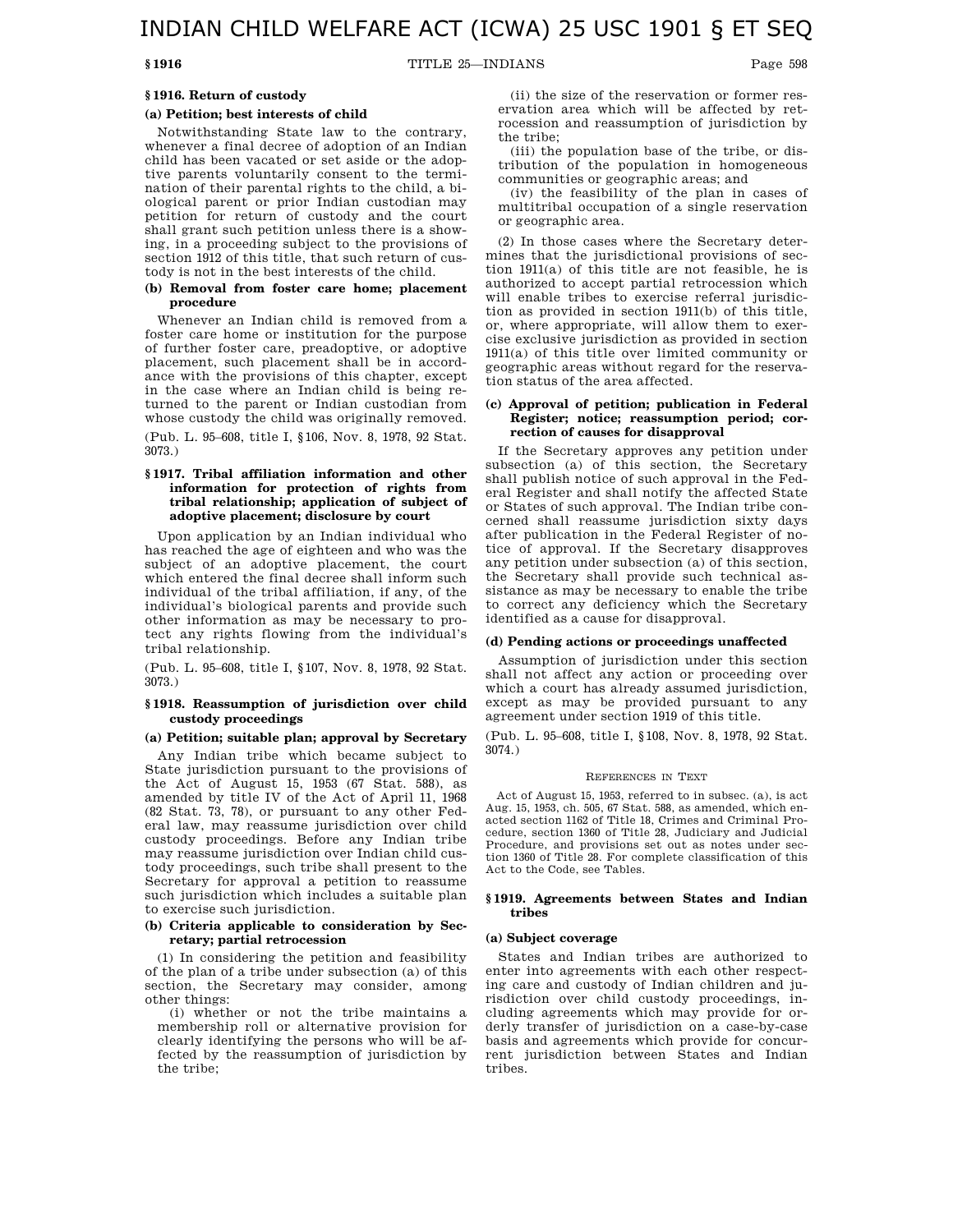Page 599 TITLE 25—INDIANS **§ 1931** 

# **(b) Revocation; notice; actions or proceedings unaffected**

Such agreements may be revoked by either party upon one hundred and eighty days' written notice to the other party. Such revocation shall not affect any action or proceeding over which a court has already assumed jurisdiction, unless the agreement provides otherwise.

(Pub. L. 95–608, title I, §109, Nov. 8, 1978, 92 Stat. 3074.)

# **§ 1920. Improper removal of child from custody; declination of jurisdiction; forthwith return of child: danger exception**

Where any petitioner in an Indian child custody proceeding before a State court has improperly removed the child from custody of the parent or Indian custodian or has improperly retained custody after a visit or other temporary relinquishment of custody, the court shall decline jurisdiction over such petition and shall forthwith return the child to his parent or Indian custodian unless returning the child to his parent or custodian would subject the child to a substantial and immediate danger or threat of such danger.

(Pub. L. 95–608, title I, §110, Nov. 8, 1978, 92 Stat. 3075.)

# **§ 1921. Higher State or Federal standard applicable to protect rights of parent or Indian custodian of Indian child**

In any case where State or Federal law applicable to a child custody proceeding under State or Federal law provides a higher standard of protection to the rights of the parent or Indian custodian of an Indian child than the rights provided under this subchapter, the State or Federal court shall apply the State or Federal standard.

(Pub. L. 95–608, title I, §111, Nov. 8, 1978, 92 Stat. 3075.)

# **§ 1922. Emergency removal or placement of child; termination; appropriate action**

Nothing in this subchapter shall be construed to prevent the emergency removal of an Indian child who is a resident of or is domiciled on a reservation, but temporarily located off the reservation, from his parent or Indian custodian or the emergency placement of such child in a foster home or institution, under applicable State law, in order to prevent imminent physical damage or harm to the child. The State authority, official, or agency involved shall insure that the emergency removal or placement terminates immediately when such removal or placement is no longer necessary to prevent imminent physical damage or harm to the child and shall expeditiously initiate a child custody proceeding subject to the provisions of this subchapter, transfer the child to the jurisdiction of the appropriate Indian tribe, or restore the child to the parent or Indian custodian, as may be appropriate.

(Pub. L. 95–608, title I, §112, Nov. 8, 1978, 92 Stat. 3075.)

# **§ 1923. Effective date**

None of the provisions of this subchapter, except sections 1911(a), 1918, and 1919 of this title, shall affect a proceeding under State law for foster care placement, termination of parental rights, preadoptive placement, or adoptive placement which was initiated or completed prior to one hundred and eighty days after November 8, 1978, but shall apply to any subsequent proceeding in the same matter or subsequent proceedings affecting the custody or placement of the same child.

(Pub. L. 95–608, title I, §113, Nov. 8, 1978, 92 Stat. 3075.)

# SUBCHAPTER II—INDIAN CHILD AND FAMILY PROGRAMS

# **§ 1931. Grants for on or near reservation programs and child welfare codes**

### **(a) Statement of purpose; scope of programs**

The Secretary is authorized to make grants to Indian tribes and organizations in the establishment and operation of Indian child and family service programs on or near reservations and in the preparation and implementation of child welfare codes. The objective of every Indian child and family service program shall be to prevent the breakup of Indian families and, in particular, to insure that the permanent removal of an Indian child from the custody of his parent or Indian custodian shall be a last resort. Such child and family service programs may include, but are not limited to—

(1) a system for licensing or otherwise regulating Indian foster and adoptive homes;

(2) the operation and maintenance of facilities for the counseling and treatment of Indian families and for the temporary custody of Indian children;

(3) family assistance, including homemaker and home counselors, day care, afterschool care, and employment, recreational activities, and respite care;

(4) home improvement programs;

(5) the employment of professional and other trained personnel to assist the tribal court in the disposition of domestic relations and child welfare matters;

(6) education and training of Indians, including tribal court judges and staff, in skills relating to child and family assistance and service programs;

(7) a subsidy program under which Indian adoptive children may be provided support comparable to that for which they would be eligible as foster children, taking into account the appropriate State standards of support for maintenance and medical needs; and

(8) guidance, legal representation, and advice to Indian families involved in tribal, State, or Federal child custody proceedings.

# **(b) Non-Federal matching funds for related Social Security or other Federal financial assistance programs; assistance for such programs unaffected; State licensing or approval for qualification for assistance under federally assisted program**

Funds appropriated for use by the Secretary in accordance with this section may be utilized as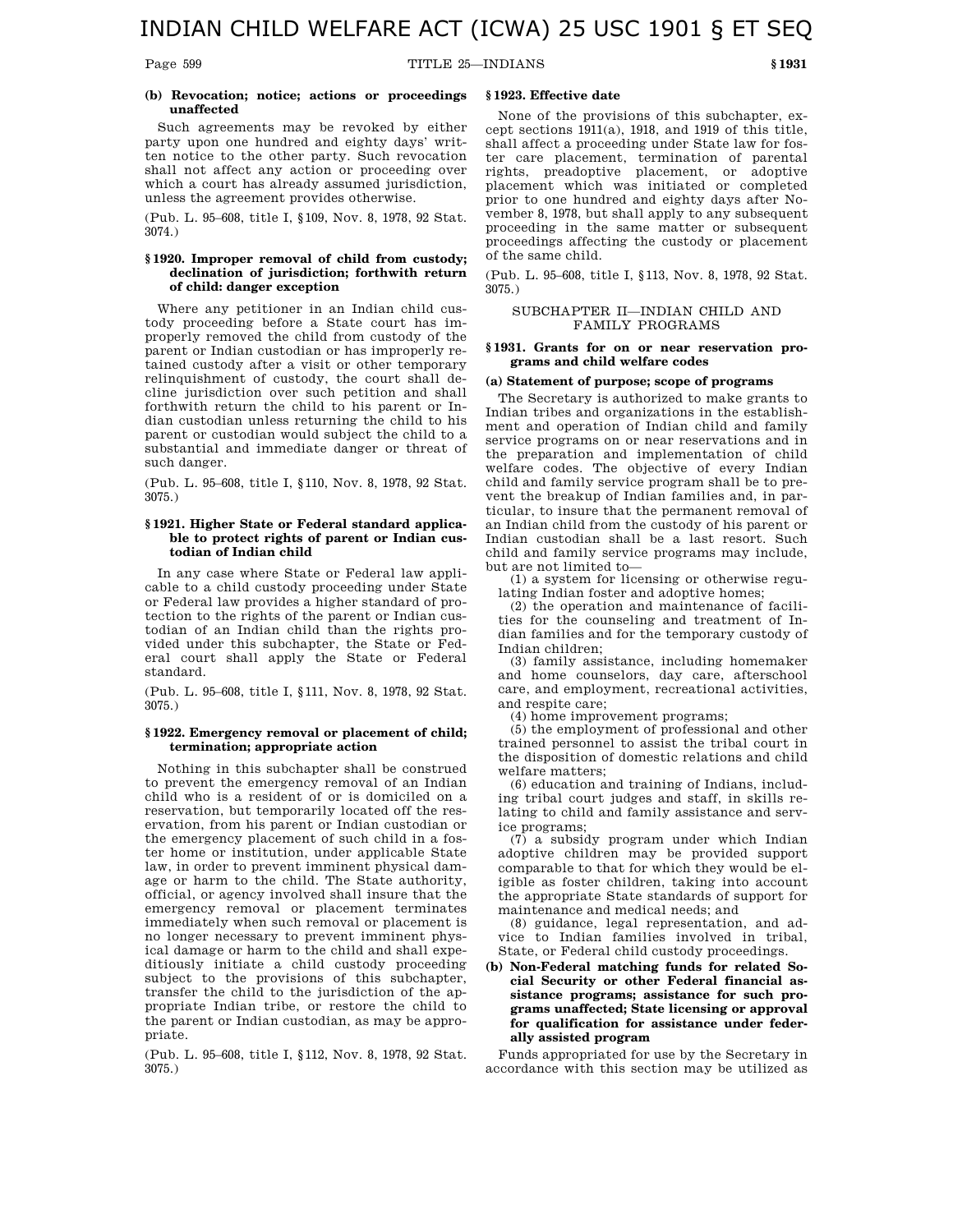# INDIAN CHILD WELFARE ACT (ICWA) 25 USC 1901 § ET SEQ

**§ 1932** TITLE 25—INDIANS Page 600

non-Federal matching share in connection with funds provided under titles IV–B and XX of the Social Security Act [42 U.S.C. 620 et seq., 1397 et seq.] or under any other Federal financial assistance programs which contribute to the purpose for which such funds are authorized to be appropriated for use under this chapter. The provision or possibility of assistance under this chapter shall not be a basis for the denial or reduction of any assistance otherwise authorized under titles IV–B and XX of the Social Security Act or any other federally assisted program. For purposes of qualifying for assistance under a federally assisted program, licensing or approval of foster or adoptive homes or institutions by an Indian tribe shall be deemed equivalent to licensing or approval by a State.

(Pub. L. 95–608, title II, §201, Nov. 8, 1978, 92 Stat. 3075.)

# REFERENCES IN TEXT

The Social Security Act, referred to in subsec. (b), is act Aug. 14, 1935, ch. 531, 49 Stat. 620, as amended. Titles IV–B and XX of the Social Security Act are classified generally to part B (§620 et seq.) of subchapter IV and subchapter XX (§1397 et seq.) of chapter 7 of Title 42, The Public Health and Welfare. For complete classification of this Act to the Code, see section 1305 of Title 42 and Tables.

### **§ 1932. Grants for off-reservation programs for additional services**

The Secretary is also authorized to make grants to Indian organizations to establish and operate off-reservation Indian child and family service programs which may include, but are not limited to—

(1) a system for regulating, maintaining, and supporting Indian foster and adoptive homes, including a subsidy program under which Indian adoptive children may be provided support comparable to that for which they would be eligible as Indian foster children, taking into account the appropriate State standards of support for maintenance and medical needs;

(2) the operation and maintenance of facilities and services for counseling and treatment of Indian families and Indian foster and adoptive children;

(3) family assistance, including homemaker and home counselors, day care, afterschool care, and employment, recreational activities, and respite care; and

(4) guidance, legal representation, and advice to Indian families involved in child custody proceedings.

(Pub. L. 95–608, title II, § 202, Nov. 8, 1978, 92 Stat. 3076.)

#### **§ 1933. Funds for on and off reservation programs**

# **(a) Appropriated funds for similar programs of Department of Health and Human Services; appropriation in advance for payments**

In the establishment, operation, and funding of Indian child and family service programs, both on and off reservation, the Secretary may enter into agreements with the Secretary of Health and Human Services, and the latter Secretary is hereby authorized for such purposes to use funds appropriated for similar programs of the Department of Health and Human Services: *Provided*, That authority to make payments pursuant to such agreements shall be effective only to the extent and in such amounts as may be provided in advance by appropriation Acts.

# **(b) Appropriation authorization under section 13 of this title**

Funds for the purposes of this chapter may be appropriated pursuant to the provisions of section 13 of this title.

(Pub. L. 95–608, title II, §203, Nov. 8, 1978, 92 Stat. 3076; Pub. L. 96–88, title V, §509(b), Oct. 17, 1979, 93 Stat. 695.)

#### CHANGE OF NAME

''Secretary of Health and Human Services'' and ''Department of Health and Human Services'' substituted for ''Secretary of Health, Education, and Welfare'' and ''Department of Health, Education, and Welfare'', respectively, in subsec. (a) pursuant to section 509(b) of Pub. L. 96–88, which is classified to section 3508(b) of Title 20, Education.

# **§ 1934. ''Indian'' defined for certain purposes**

For the purposes of sections 1932 and 1933 of this title, the term ''Indian'' shall include persons defined in section 1603(c) of this title.

(Pub. L. 95–608, title II, § 204, Nov. 8, 1978, 92 Stat. 3077.)

SUBCHAPTER III—RECORDKEEPING, INFOR-<br>MATION AVAILABILITY, AND TIME-AVAILABILITY, TABLES

# **§ 1951. Information availability to and disclosure by Secretary**

# **(a) Copy of final decree or order; other information; anonymity affidavit; exemption from Freedom of Information Act**

Any State court entering a final decree or order in any Indian child adoptive placement after November 8, 1978, shall provide the Secretary with a copy of such decree or order together with such other information as may be necessary to show—

(1) the name and tribal affiliation of the child;

(2) the names and addresses of the biological parents;

(3) the names and addresses of the adoptive parents; and

(4) the identity of any agency having files or information relating to such adoptive placement.

Where the court records contain an affidavit of the biological parent or parents that their identity remain confidential, the court shall include such affidavit with the other information. The Secretary shall insure that the confidentiality of such information is maintained and such information shall not be subject to the Freedom of Information Act (5 U.S.C. 552), as amended.

# **(b) Disclosure of information for enrollment of Indian child in tribe or for determination of member rights or benefits; certification of entitlement to enrollment**

Upon the request of the adopted Indian child over the age of eighteen, the adoptive or foster